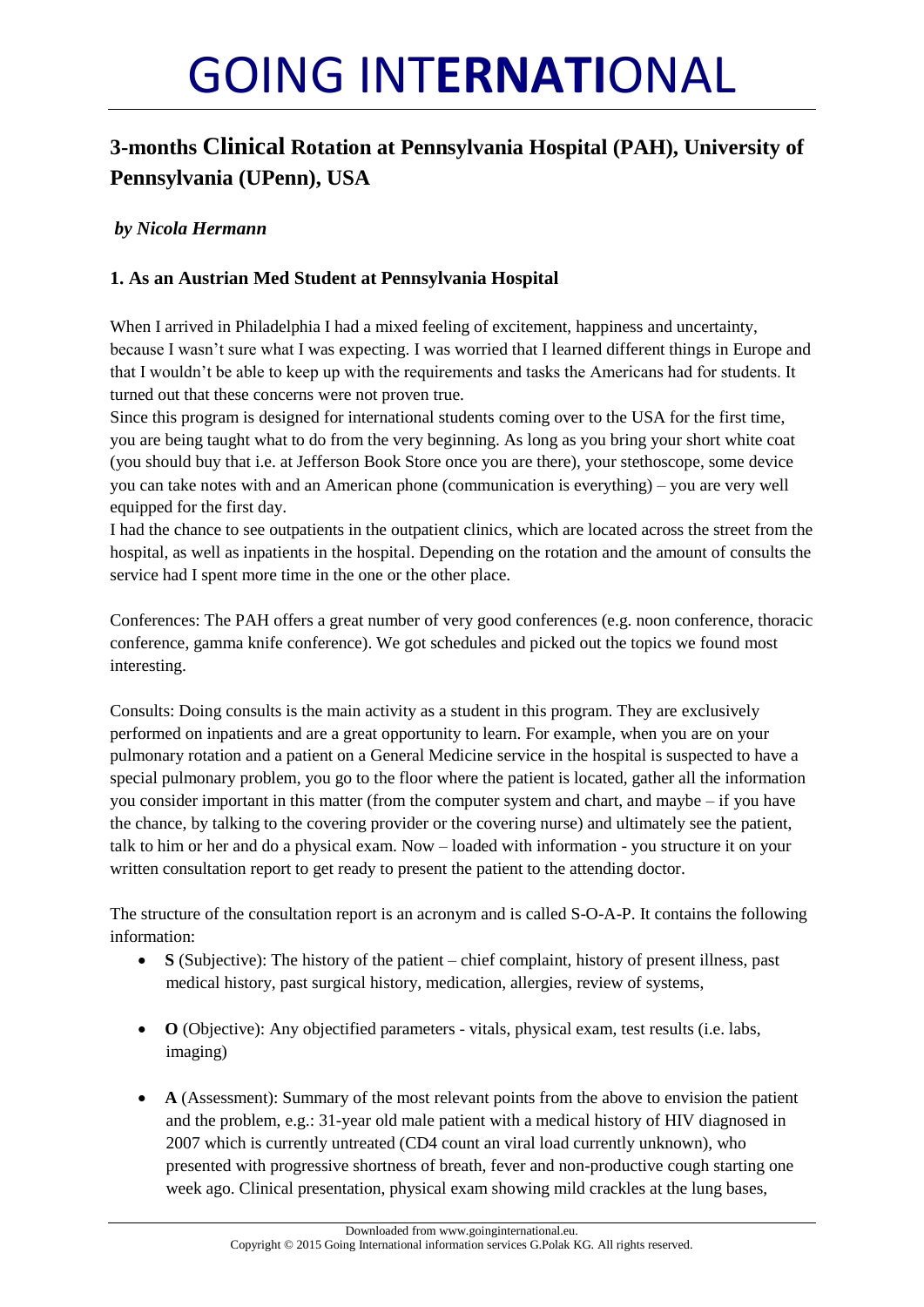elevated LDH-levels and CT-Thorax showing generalized patchy ground glass opacities and interlobular septal thickening are highly suspicious for Pneumocyctis jiroveci pneumonia. Differential diagnoses (e.g. CMV-Pneumonia, TBC,..)

• **P** (Plan): What do you plan for the patient? Further testing (e.g. CD4 count and viral load, Bronchial lavage with testing for PCP, AFB-Staining, Cultures); Treatment options (e.g. TMP-SMX 10 mg/kg/d; Start of antiretroviral HIV Therapy)

In order to come up with a good plan and to prepare for the talk with my attending I liked to use some support by two good websites:

1)<http://www.uptodate.com/home>

2)<http://www.medscape.com/>

After my consultation, I was able to present my patient to my attending physician and we could talk about the case before we saw him or her together. On the basis of the patient I was already familiar with, the attending could teach me very well, I could ask questions and they took a lot of time and interest in giving me a good teaching/learning experience.

Interestingly all consultations reports, admissions and sign-out letters were written using the SOAPpattern. In my experience it gives you security, because you have something to hold on to and it keeps you from forgetting important things.

## **2. Rotations**

#### **2.1. Hematology/Oncology**

The Heme/Onc Rotation is always the first station a student in this program is taking. Hence, the people we worked with in this field introduced us kindly to the student life at Pennsylvania Hospital. We were able to spend time with Dr. Henry, who is one of the heads of the department of internal medicine at PAH and the American director of our Austrian-American exchange program. Our tasks were very actively designed in the inpatient field, in which we did the consults (see above) and more passively in the outpatient area. Here we accompanied one attending according to the schedule we received in the beginning. We were able to examine the patients and ask questions.

Pathologies we could characteristically observe in the Heme/Onc Rotation were cancers and pre-stages of cancers of all kinds (carcinoma, sarcoma, lymphoma, leukemia …), blood clotting disorders, anemia, and an impressive number of sickle cell- and HIV patients.

What I consider great about this rotation are the frequent teaching rounds in the mornings with the responsible attending and teaching sessions in the path-lab, where we were able to look at smears and talk about the related illnesses. Besides great teaching from Dr. Henry, also Dr. Beach, Dr. Mintzer, Francesca Ferraro and Shakira Grant took very good care of us, doing extra sessions.

#### **2.2. Gastroenterology (GI)**

This Gastroenterology service was predominantly a consult-service. Since GI had a lot of consults there was a nurse practitioner employed to do them and then present the patient to the attending. Consult reasons typical in this field were anorexia, anemia with positive FOB, melena, hematochezia, diarrhea (if not IBD, then especially C. diff), gastric paresis, inflammatory bowel diseases (especially in young patients), hepatitis, hepatic cirrhosis with esophageal varices.

Patients often received an upper or/and lower endoscopy following the consults, which I was able to watch. These procedures were interesting for me, since I already worked with the patients and knew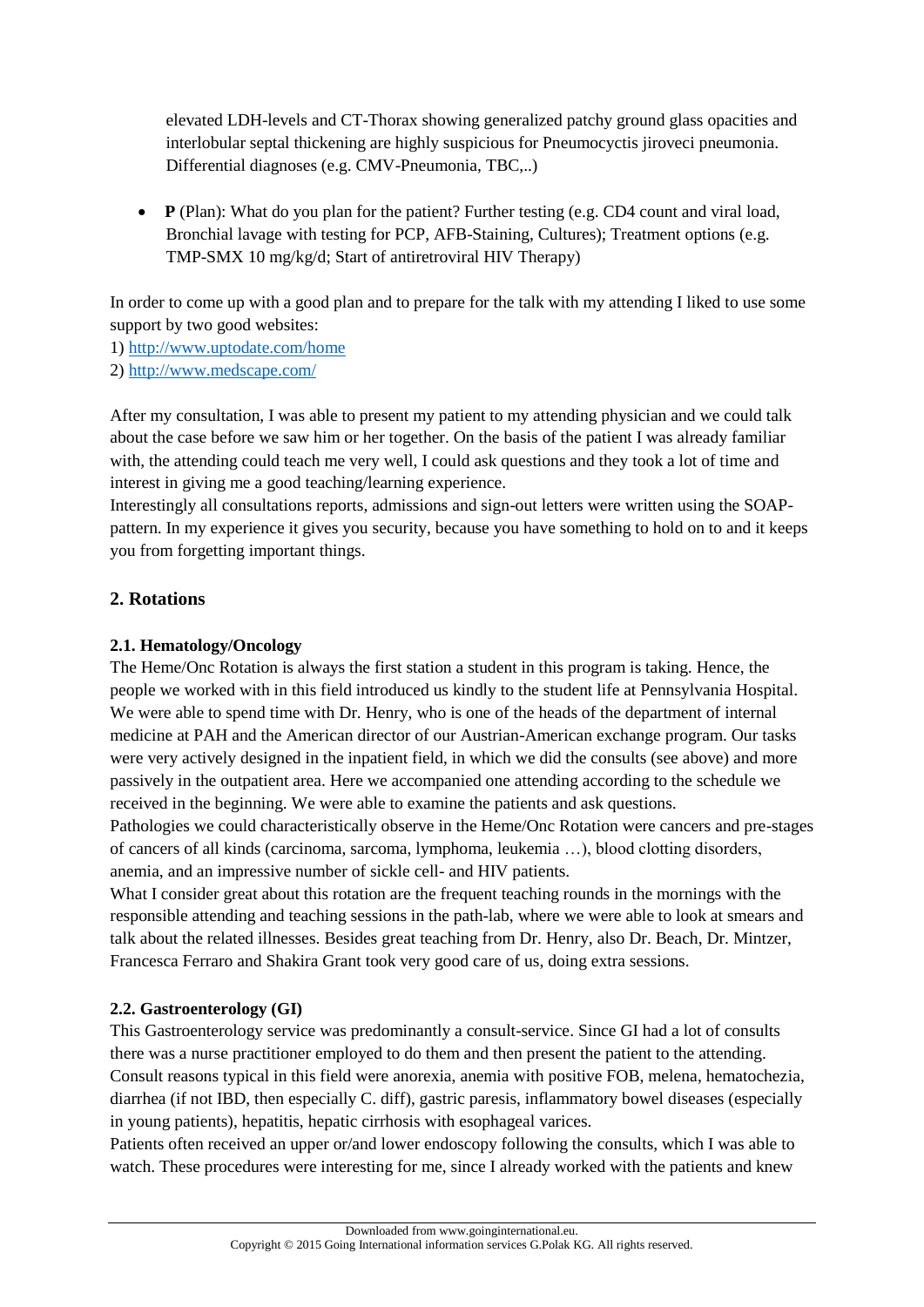their history. Extra events were an interactive conference at the University of Pennsylvania which I watched with Dr. Nunes.

#### **2.3. Infectious Diseases (ID)**

Luckily I got the chance to be on the Infectious Disease service for one week. Doing ID as a student, you are on the consult team, which consists of one attending (in my case Dr. Braffman), two residents and one or two students. We usually met at 8 am in the cafeteria, distributed the consults, and presented the consult to the group when meeting again. The team then saw the patient again together and discussed the case, differential diagnoses and a plan for the patient. New incoming consults or follow-ups were distributed every time the team gathered again. Diseases I saw were tubo-ovarian abscess, cellulitis after drug injection, abscess in triceps muscle after drug injection, sepsis in context of hip-replacement surgery (see below in ICU-patients), pancreatitis in Lupus, pneumonia in HIV, chest pain plus cough with thoracic CT showing a big round cavity lesion in the lung, and many more. The reasons primary care providers consulted ID was the question of the right antibiotic/ antifungal/ antiviral coverage and question for further testing and/or differentials.

My week in ID was great, since Dr. Braffman and his team were a joy to work with. Highlights were a trip to the microbiology-lab, where we could look at pathological blood cultures, and the big ID conference I visited with the other student Mallory at the University of Pennsylvania.

#### **2.4. Pulmonology/Intensive Care Unit (ICU)**

My last rotation was a combination of Intensive Care Unit (rounds in the morning, then teaching rounds) plus pulmonology consults and outpatient office.

ICU: The Intensive Care Unit was led by one of the pulmonologists and their team (2 residents and 3-4 interns, a pharmacist).

First the team met at 8am for a round-table talk, covering the patients in the ICU and answering questions before seeing them while doing walking rounds.

After being done with patient care and the interns and residents being put in order for the patients, there was time for teaching rounds. The ICU attending talked about a certain topic (e.g. vasopressors, sedation or respirator) and we were able to ask questions (and get answers). In the afternoon I could also take part in very effective interactive teaching units residents like Lucas Kimmig gave for the ICU team, in which we would for example go through the algorithm for tachycardia.

Reasons why people were in the ICU were diverse: A remarkable number of patients was in withdrawal (usually from alcohol), many where chronically very sick patients in a critical state of one of their illnesses (e.g. 72yo female with endometrial sarcoma with involvement of the ureters and sepsis; 45yo female with end-stage renal failure, nutritive-toxic hepatic cirrhosis with sepsis after an infection of the hip-prosthesis shortly after the surgery; 80yo male myasthenia gravis already involving the breathing muscles), others were there by "accident" (e.g. 70yo female eating clams and having an anaphylactic shock; 42yo female with toxoplasmosis in untreated HIV; 35yo female with influenza pneumonia, not flu vaccinated, and ARDS 22weeks pregnant stadium post spontaneous abortion on day 1 of her hospitalization). The ICU-patients were very diverse and included very young very sick people.

If there was a consult I would do it after ICU rounds or after the noon conference. Pulmonary consults were usually requested for sleep apnea, dyspnea plus cough if there was a sign for an origin other than cardiac (e.g. asthma, complicated pneumonia), hemoptysis, COPD exacerbation, a cryptic chest CT. Doing consults in pulmonary with a special focus on the lungs, it was important to ask people about a history of asthma or COPD, blood clots, a positive tuberculosis test, pets/animal exposure, occupation, medication, smoking in pack years and highest/lowest amount.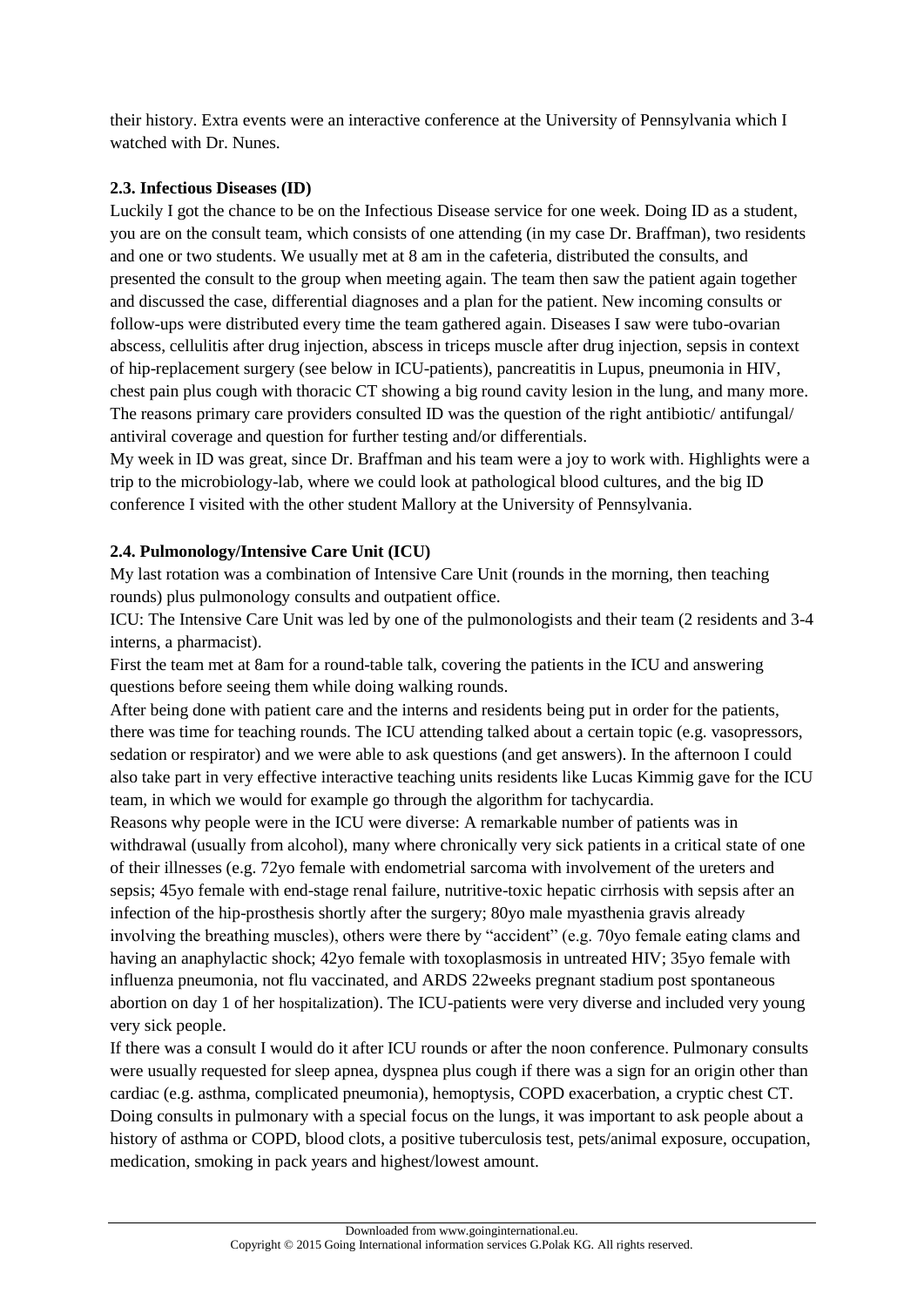Besides being in the ICU with Dr. Lugano and doing consults with Dr. Mahr I was also able to work with the sleep-specialist Dr. Kotler. We saw sleep-apnea patients in his office together and he taught me important risks for obstructive sleep apnea, which accounts for 95% of all sleep apnea (the other 5% is central) such as obesity or a high Mallampati score, which is an indication for an anatomically narrow airway that is more likely to be obstructed than a normal airway. I also visited the sleep laboratory and witnessed the beginning of a sleep study.

## **3. Living in Philadelphia**

My fellow Austrian student and I lived in International House (IHouse), a student home for people from all over the world. Since we caught a strong winter with icy temperatures and a lot of snow, I was happy about the opportunity to join a fitness center (UPenn gym), which was located just one block from IHouse, to get some exercise. Notably, there was an ice rink at Penn's Landing, where you could enjoy ice skating with a special view over the Delaware River to Camden, New Jersey. Close to IHouse there are also UPenn sports facilities like a tennis court we played on at a fun house staff event. Philadelphia itself has a lot to offer concerning restaurants, typical American bars, museums or curiosities like the Farmer's market, where you can buy your food from the Amish. Trips to New York City and Boston were fantastic highlights, which were not that expensive since I/we used cheap bus offers from Megabus or Greyhound.

In summary, I can recommend the Philadelphia rotation to anyone who is interested in Internal Medicine and who is keen on getting to know an excellent medical educational system quite far away from home.



Nicola Hermann in New York City